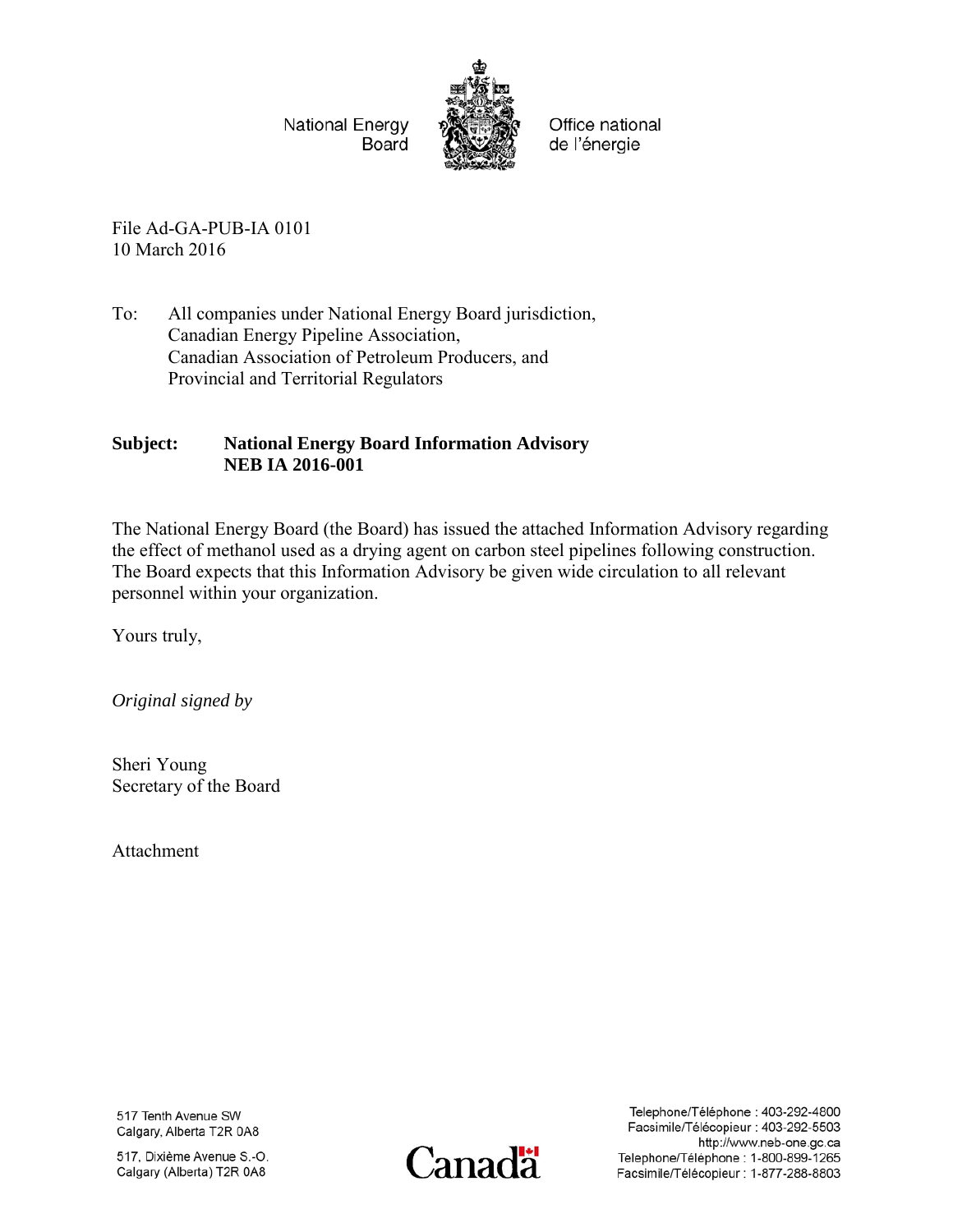

National Energy **Board** 

Office national de l'énergie

10 March 2016

# **The effect of methanol on carbon steel pipelines**

## **Basis for Issuance**

On 10 February 2014 the Transportation Safety Board of Canada issued Pipeline Safety Advisory – 01/14 regarding the effect of methanol on carbon steels. The TSB also issued its pipeline investigation report (P13H0013) for the crude oil pipeline leak on Enbridge Pipelines Inc. (Enbridge) Line 21 at kilometer post (KP) 391 near Wrigley, NWT.

## **Background**

The TSB investigated the crude oil release of 8 February 2013 on Enbridge Line 21 at KP 391 when oil-contaminated soil was detected during an investigative dig. The TSB's key findings into the cause and contributing factors were:

- The pipeline failure occurred at a through-wall crack located near a girth weld;
- The defect was a result of internal stress corrosion cracking (SCC) through 98% of the pipe wall thickness;
- The defect had likely initiated prior the pipeline being commissioned in 1985;
- The cracking originated near the girth weld due to the high residual tensile stress on the pipeline inner diameter at that location;
- The defect propagated through the remaining 2% of the pipe wall thickness as a result of fatigue caused by normal pipeline operations;
- The methanol used following the pneumatic test at the time of construction had likely produced an internal pipe environment that was conducive to the initiation and propagation of SCC; and
- Under specific environmental and stress conditions, methanol-induced intergranular cracking can occur in some pipe steel.

In its Safety Advisory, the TSB recommended the NEB review the practices relating to the use of methanol as a drying agent and to consult with industry to better understand its effect on internal SCC in carbon steels.

Enbridge and Det Norske Veritas (USA) Inc. (DNV GL) presented a paper regarding methanolinduced axial stress corrosion cracking (SCC) in a northern Canadian liquids pipeline at the International Pipeline Conference (IPC) in fall 2014. The paper outlines the major findings from a laboratory research program initiated to determine whether pipeline steels are susceptible to methanol-induced SCC.

517 Tenth Avenue SW Calgary, Alberta T2R 0A8

517, Dixième Avenue S.-O. Calgary (Alberta) T2R 0A8



Telephone/Téléphone: 403-292-4800 Facsimile/Télécopieur : 403-292-5503 www.neb-one.gc.ca Telephone/Téléphone : 1-800-899-1265 Facsimile/Télécopieur : 1-877-288-8803